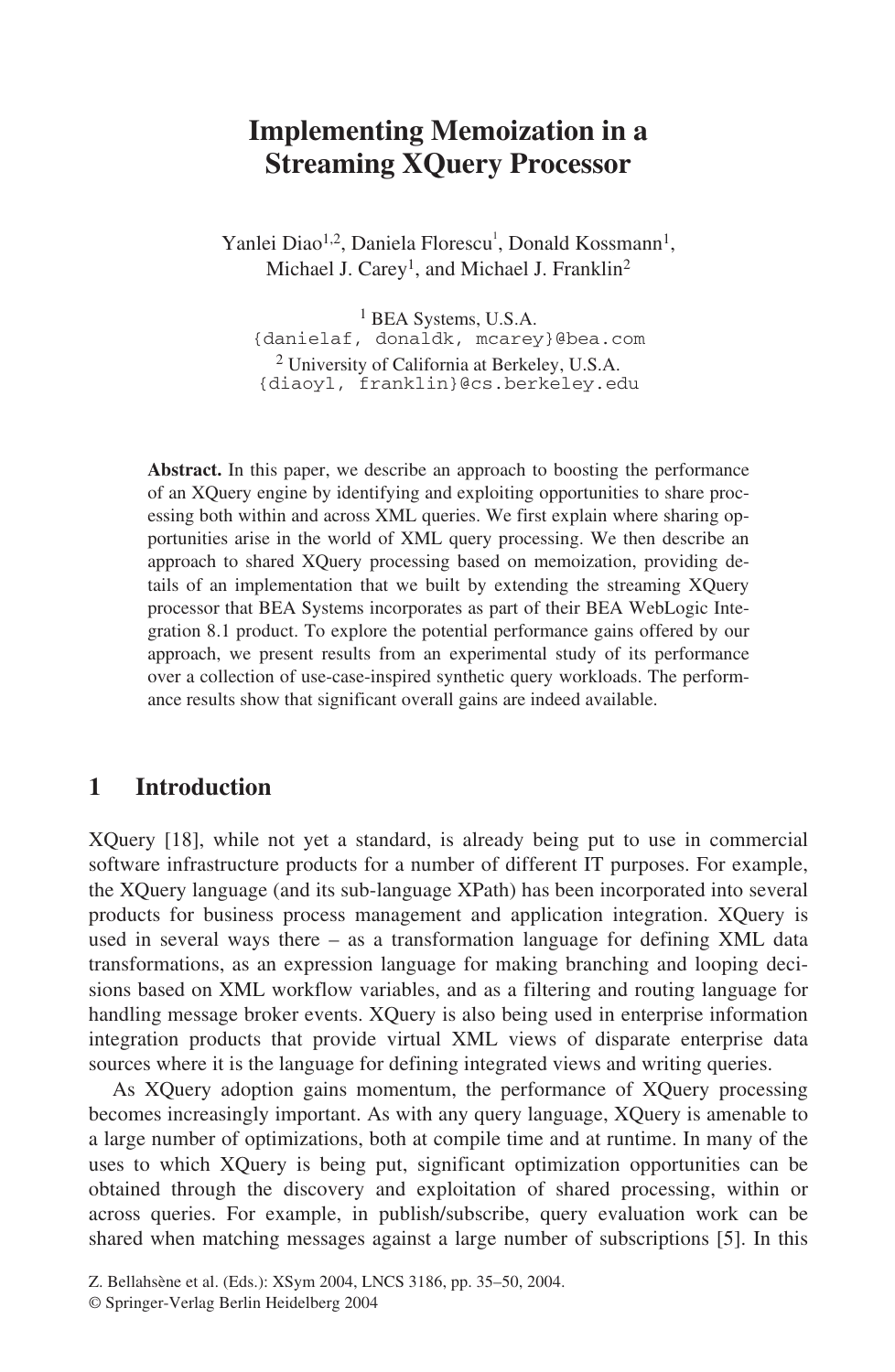paper, we investigate the exploitation of such sharing opportunities to boost the performance of XQuery processing. In particular, we develop *memoization* techniques for XQuery and apply them in the context of a commercial streaming XQuery processor.

**Sharing in XQuery processing.** Intuitively, intermediate results of XQuery processing can be shared whenever the "same" XQuery expression(s) would otherwise be evaluated more than once with the "same" XQuery variable bindings. (We will say more about what "same" means in this context in Section 2.) This can happen in several ways:

- 1. The same expression can occur several times in different locations within a query.
- 2. The same expression can occur in different queries that are evaluated together.
- 3. An expression can occur within a query that is evaluated multiple times (most likely with different variable bindings).
- 4. An expression can occur in different queries that are executed at different times (where the query context is the same across executions).

The first case is self-explanatory. The second case arises in contexts like publish/subscribe, where an incoming XML message needs to be checked against many subscription queries. An example of the third and fourth cases is a web service call or a remote database lookup modeled as an XQuery function call, where the results of the call are known to be stable over time (at least for some specified time period).

In this work, we propose a memoization-based approach to avoiding redundant work. Memoization caches the results for an expression based on its variable bindings, and it can thus support evaluation reuse in all of the above cases.

**Streaming XQuery processing.** Our approach is designed to work well in the context of an XML query processor that employs stream-based processing. In the context of XML query processing, streaming is important for performance, and it can occur at a fine level of granularity. A fine-grained approach is critical given that a single XML item can be arbitrarily large, containing the equivalent of an entire table's or even database's worth of data content. To enable fine-grained streaming, the BEA XQuery engine [6], the engine on which this work is based, represents its XML operands as sequences of (potentially nested) tokens that represent smaller constituent data pieces.

The use of a token stream representation of XML provides an XQuery processor with several ways to achieve incremental query evaluation while avoiding the materialization of its inputs. The first way is *pipelining*. A given XQuery expression can consume and produce token streams incrementally, materializing only one or a few tokens at a time in order to compute and emit its output. Of course, this requires the use of a pull-based API to be truly effective. The second way is *lazy evaluation*, a technique commonly used in the implementation of functional programming languages [11]. With this technique, a result is not actually generated until requested by a consuming expression. Moreover, in XQuery, some expressions can be evaluated based on only the first few tokens of a given input – for example, nth( ), empty( ), exists( ), existential comparators, and positional predicates. These expressions enable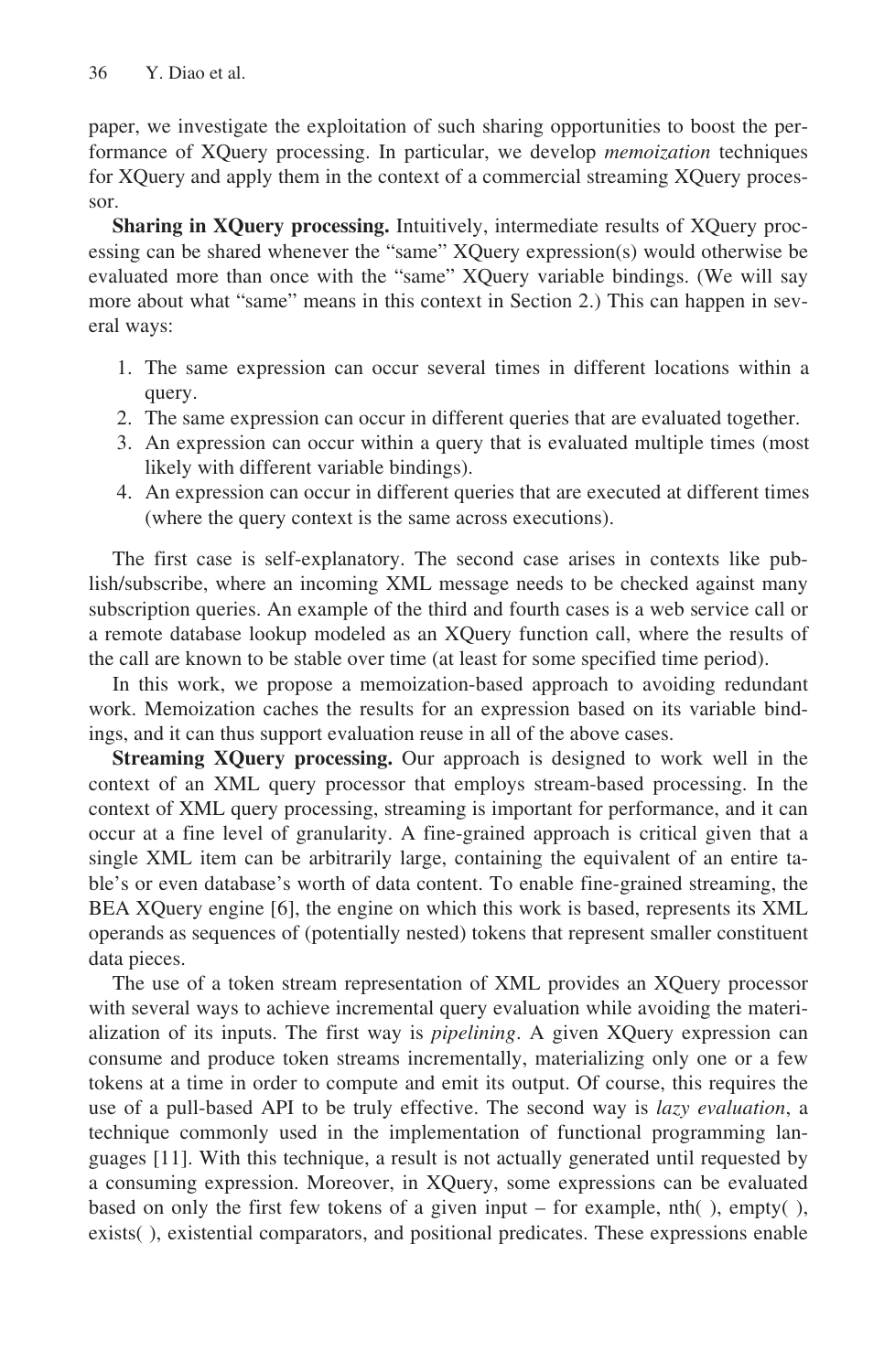an even lazier mode for XQuery processing, where only those (possibly few) tokens needed for the consuming expression are generated.

**Contributions.** In this paper, we present a memoization-based approach to sharing in XQuery processing. While both the multiple-query processing (MQP) problem [17] and the use of memoization for query processing [10] have been explored in other contexts, our contributions lie in the fact that shared XQuery query processing in a streaming environment adds significant new wrinkles to the problem. In particular, MQP in the relational setting has focused on SELECT-FROM-WHERE style constructs, whereas our work is aimed at supporting sharing for the much richer XQuery language. Memoization has been exploited for expensive functions (as in query processing) or repeatedly computed functions (as in dynamic programming), but it has not been studied for a large variety of XQuery expressions and in a streambased processing environment. The main contributions of this work can be summarized as follows:

- 1. We set the scope for XQuery memoization, first in a simple but limited way, and then in an expanded range exploiting semantic data and expression equivalence.
- 2. We develop a number of query compilation techniques to identify interesting shareable XQuery expressions and to determine the granularity of memoization.
- 3. We also extend the runtime system, resolving the inherent tension between stream-based processing and memoization. Our solutions enable computation reuse while supporting pipelining and avoiding eager evaluation.
- 4. We summarize results from a performance study of our techniques in the context of the BEA XQuery engine. The results show significant performance gains for typical use cases of XQuery.
- 5. As this paper represents our initial approach towards adding memoization to XQuery processing, we identify several important open problems to be addressed.

The paper is as follows. Section 2 discusses basic issues related to XQuery memoization. Section 3 describes the BEA XQuery engine, the technical context of this work. Sections 4 and 5 describe how we have added memoization to this engine, focusing on the compile-time and runtime aspects, respectively. Section 6 reports experimental results. Section 7 covers related work. Section 8 concludes the paper.

## **2 Basics of XQuery Memoization**

In this section we address the basic issues related to XQuery memoization. Memoization is an algorithmic technique that remembers the results returned by functions invoked with particular arguments and, if the function is called with the same arguments again, returns the result from memory rather than recalculating it [11, 13]. In the context of XQuery, the unit of computation that we adopt for memoization is the (XQuery) expression.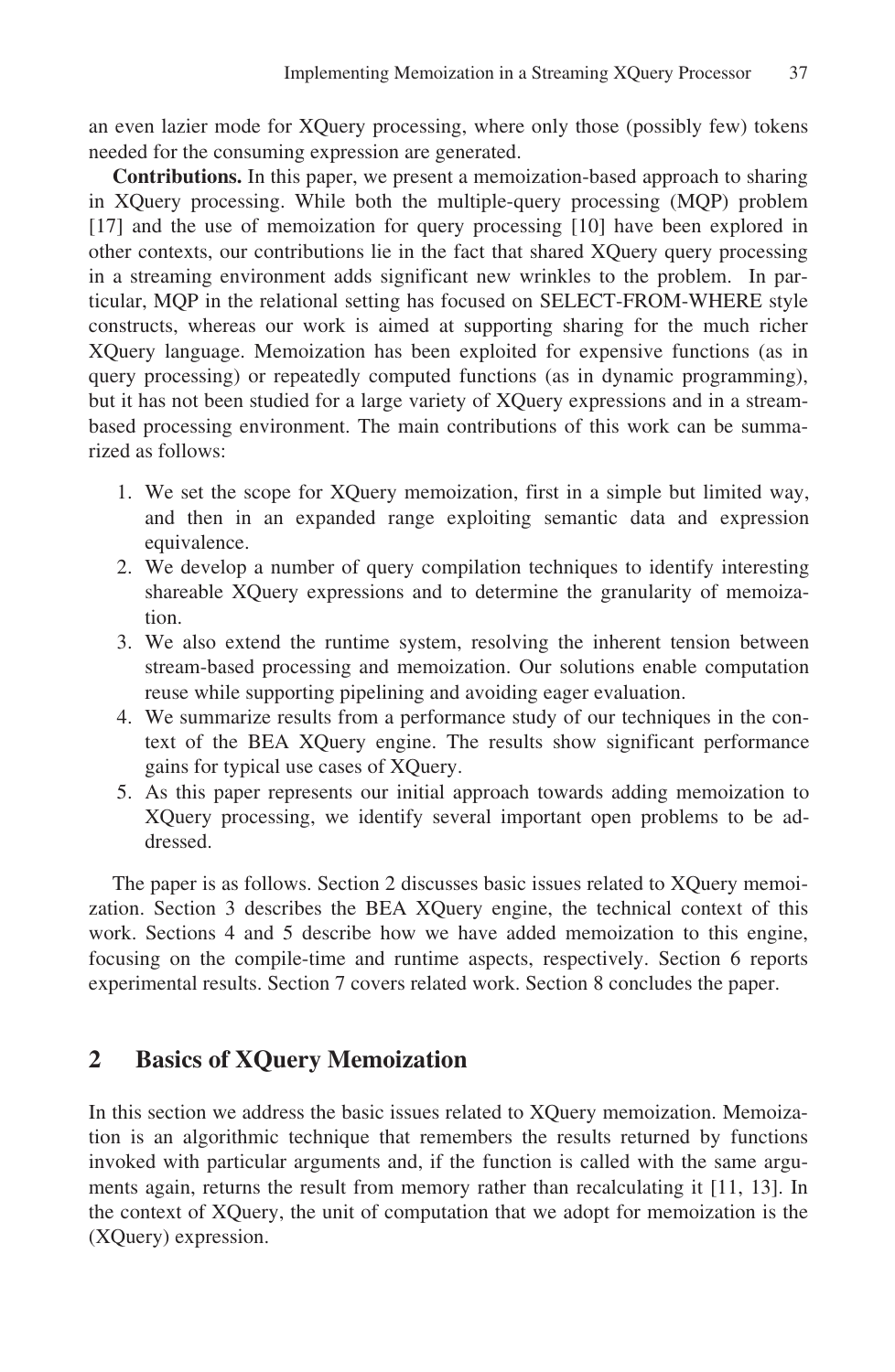In its simplest form, XQuery memoization can be implemented in a straightforward way: results of an expression are shared whenever an *identical* XQuery expression is evaluated more than once with *identical* XQuery variable bindings, where the meaning of "*identical"* is based on bit-wise comparison of their binary representations.1 The usefulness of such memoization, however, is limited by the stringent requirement of identical binary representations. To expand the scope for XQuery memoization, we would like to establish *equivalence* relationships between expressions and between variable bindings, so that ample reuse of the computed results is possible. To this end, we relax the conditions for the application of memoization along two dimensions: (1) when two XQuery *data model instances* can be determined to be equivalent; and (2) when two XQuery *expressions* can be determined to be equivalent.

**XML Data Equivalence.** What we seek is an equivalence relationship on XQuery data model instances that meets the following requirement for safe memoization: Given an expression E, for every pair of equivalent XQuery data model instances, the two results of evaluating E on the two instances are also equivalent. XQuery has multiple equality testing predicates  $(=, \text{ eq}, \text{ is, deep-equal}( ), \ldots)$  to compare data model instances. Unfortunately, none of these is satisfactory for establishing data equivalence for safe memoization (the analysis is omitted here in the interest of space). As a result, we define our own, more comprehensive (but still imperfect) equivalence relationship between XQuery data model instances:

**Definition 1** (XML data equivalence). Two data model instances are equivalent *iff* one of the following conditions is true: (a) they both represent the empty sequence, or (b) they are both single atomic values, their primitive values are equal (based on the **eq** comparison on their respective primitive XML data types), and their type annotations are also equal (based on the **eq** comparison on their *xs*:*QName* data types), or (c) they are both nodes and they compare true via the **is** comparison, or (d) they are both sequences of the same length  $l \geq 1$  and the corresponding items in the *ith* position  $(1 \le i \le l)$  are equivalent via the conditions (b) or (c).

Unfortunately, memoization based on this definition is not safe for every possible XQuery expression. For example, consider the memoization of the *string*( ) function for two dateTime instances that use different time zones but have the same normalized values (i.e., the same UTC time). Based on Definition 1, the two dateTime instances are equivalent (via condition (b)), however, the results of applying *strin*g( ) to these instances are not equivalent, due to the different time zones included in the output strings. As such, memoization in this case would cause erroneous results.

Given our goal of exploiting semantic data equivalence for memoization and the fact that doing so correctly for the full XQuery language is a very hard problem, our current solution is restricted to a subset of XQuery for which Definition 1 is guaranteed to provide safe memoization. Roughly speaking, every expression in this subset is such that each variable of the expression satisfies one of the following conditions:

<sup>&</sup>lt;sup>1</sup> Of course, expressions that produce non-deterministic results are not suitable for memoization. Examples of such expressions include functions that read the system time (e.g., *fn:current-dateTime*( )), and user-defined functions that are declared to be variant.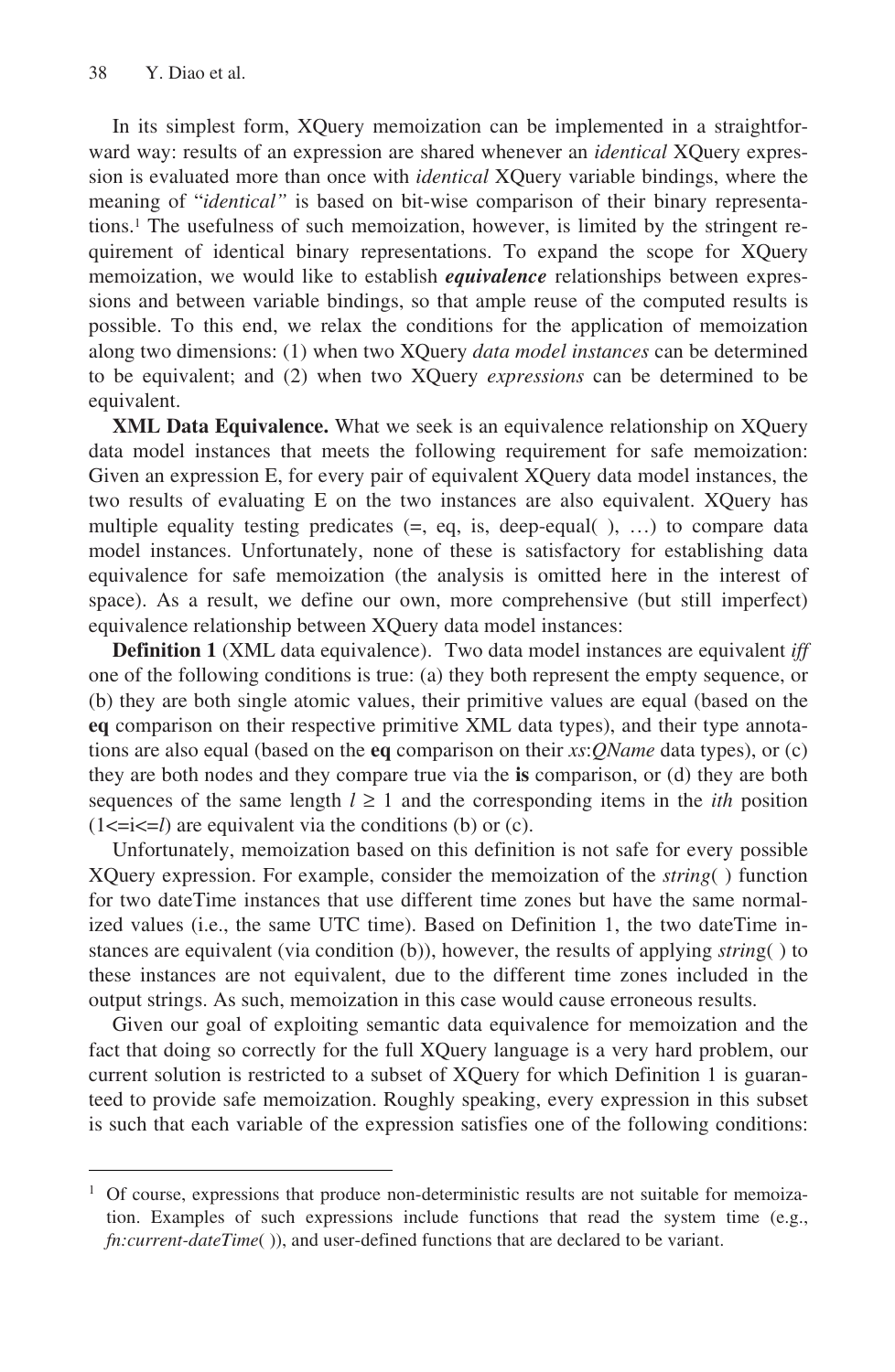(1) the type of the free variable is a node; (2) the type of the free variable is an atomic type and the computation performed by the expression is compatible with the **eq** comparison defined on this type; or (3) the type of the free variable is a sequence of items and the items in the sequence have the same type that satisfies condition (1) or (2). As our experimental results show, even this limited definition of equivalence can provide significant performance improvements for XQuery processing in use cases similar to those that we would expect to see in web services, application integration, etc.

**Expression equivalence.** In general, two XQuery expressions are the same if and only if they return the same result for every correct binding of their variables. This question is undecidable in general, since XQuery is Turing-complete. As a result, we identify sufficient conditions for XQuery expression equivalence based on expression normalization and detection of syntactical equivalence between normalized expressions (which will be described in detail in Section 4). As our experimental results show, these conditions permit ample reuse of computations (given typical use cases) while also being efficiently computable.

Thus, our approach represents a practical compromise between an overly restrictive definition of XQuery memoization and the difficulties that arise due to the fullygeneral nature of XQuery. While we believe that our approach is applicable in a large number of practical situations, expanding its range is part of our ongoing work.

## **3 The BEA Streaming XQuery Processor**

In this section we review the aspects of the BEA XQuery engine [6] that are directly relevant to our subsequent design descriptions. The representation of XML data used internally by the BEA XQuery runtime is a sequence of tokens called the *token stream.* Despite its similarity to the SAX API, the token stream models typed XML, and is accessed via a pull-based API for producing and consuming tokens lazily. Moreover, the BEGIN tokens for documents, elements or attributes are augmented to carry the ids of the nodes in order to compare nodes for both equality and document ordering. Further details on the token stream can be found in [6].

#### **3.1 Query Compilation**

The purpose of the XQuery compiler is to parse, verify, type check, normalize and optimize a query. The result of compilation is an iterator tree that can be interpreted by the runtime system.

During compilation, a query is represented as an *expression tree*. Nodes in an expression tree represent kinds of expressions and edges represent data flow dependencies. The kinds of expressions used by the BEA XQuery processor are very close to the W3C XQuery formal semantics recommendation [20], and include *Constants*, *Variables*, *FirstOrder* expressions, *SecondOrder* expressions, *IfThenElse*, *Node Constructors*, etc. All built-in functions and operators of the XQuery standard [19] share the same representation – each is a *FirstOrder* expression. Examples include all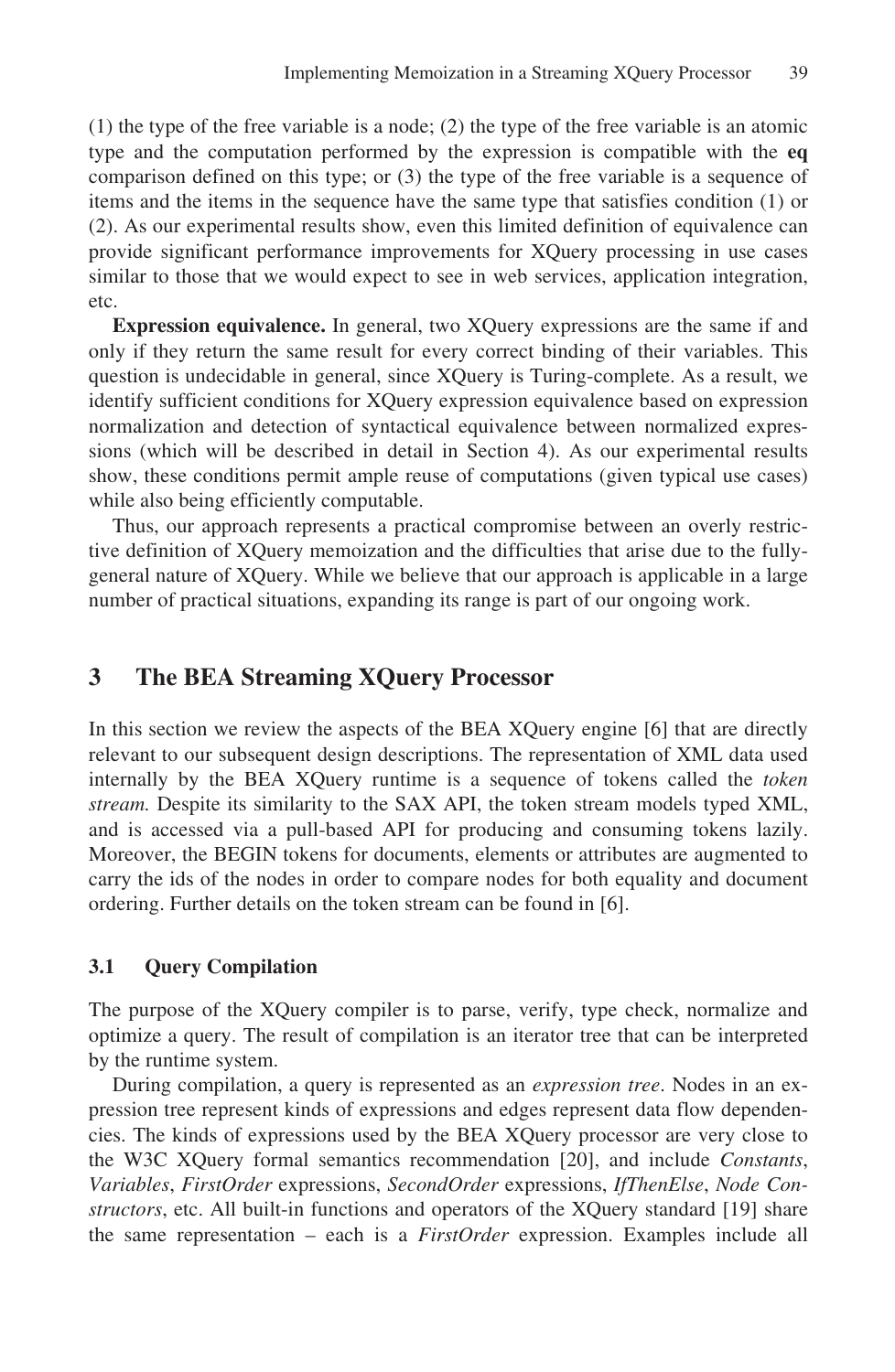XPath axes (e.g., child, descendant, parent), the *data*( ) function, arithmetic functions, comparisons, and constructor functions for simple types (e.g., *float*( ), *string*( )). The *Match* expression carries out an XPath nodetest (i.e., kind of node and name of node). A *Node Constructor* creates a new XML structure. In this particular processor, node id generation is decoupled from Node Constructors and postponed until later when needed for query evaluation.2 The family of *SecondOrder* expressions can be further classified into *Map*, *Let*, *Sort*, etc., most of which represent the high-order functions of XQuery. Map will be described more closely in the example below.



**Fig. 3-1.** Expression tree of query Q1.

The translation of an XQuery into an expression tree closely follows the W3C XQuery formal semantics [20]. For example, the *for* clause of a FLWOR query is translated into nested Maps, each of which defines one variable; the *where* clause into an IfThenElse expression; and so on. Consider query Q1 below, which requests line items in a purchase order document that have a particular seller.

**Query Q1**: *for* \$line *in* \$doc/Order/OrderLine *where xs:integer*(*data*(\$line/SellersID)) *eq* 1 *return* <LineItem> {\$line/Item/ID} </LineItem>

Fig. 3-1 shows the expression tree for this query, where constant expressions are shown as rounded rectangles, variables as ovals, and all other expressions as rectangles. Expressions other than constants and variables are labeled with the kind of expression ("FO" for FirstOrder), followed by a colon, followed by any optional specifications of an expression, such as a particular FirstOrder function (e.g., *children*( ) or *data*()) as well as any other parameters (e.g., the NodeTest of a Match expression). Map is the only SecondOrder expression in this example. Note that the left child of the Map expression is labeled with the name of the variable defined in the Map. Uses of the variable in the right child of the Map are denoted by shaded ovals.

A *free variable* of an expression is a variable that is not defined by any second order expressions inside this expression, essentially representing an input of the expression. For example, "\$doc" is a free variable of the Map, but "\$line" is not. However, "\$line" is indeed a free variable of IfThenElse, the right child expression of Map, and

<sup>&</sup>lt;sup>2</sup> This decoupling raises the potential for sharing the node construction computation.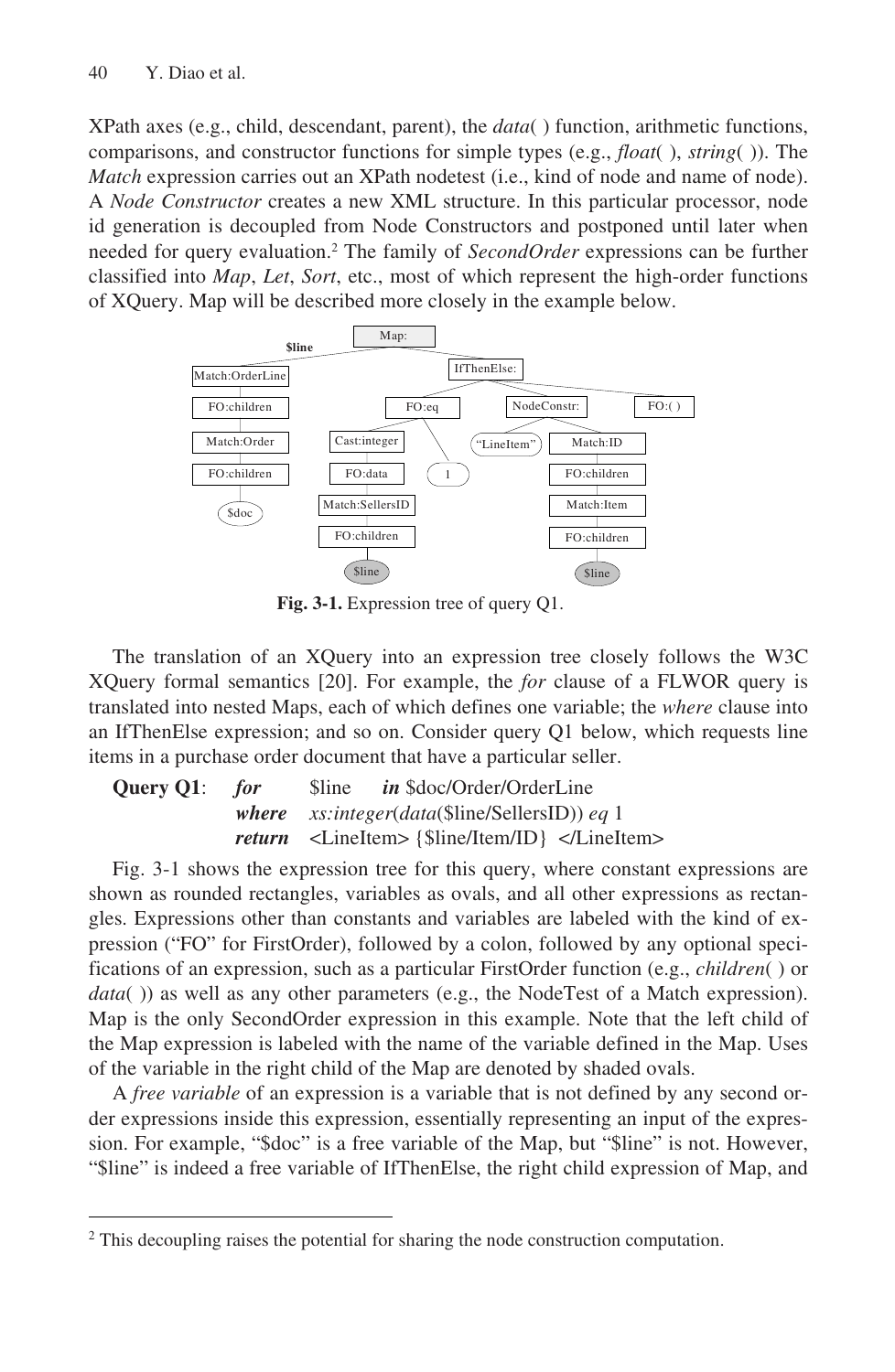of the expressions inside IfThenElse that contain this variable. We call a mapping between the free variables of an expression and a set of values a *binding*.

At the last step of query compilation, the compiler generates code for the query expression, resulting in an executable *iterator tree*. There is a one-to-one mapping between many of the nodes in the expression tree and iterators in the generated iterator tree; however, a few iterators implement several expressions (e.g., the *children*( ) iterator implements a *child*( ) expression plus a Match expression) for performance reasons. Variable expressions are implemented by a special *runtime variable* iterator that returns the value of a variable and can be *bound* to different inputs at runtime.

#### **3.2 Runtime System**

The task of the runtime system is to interpret an iterator tree to produce the query result. Like many database query engines, the BEA XQuery runtime system is based on an iterator model [9]. Its query execution model is pull-based, and data is consumed at the granularity of tokens. Using the iterator model, the runtime system naturally exploits pipelining. It also makes use of lazy evaluation; that is, an iterator only generates results on demand, with each *next*( ) call. Consider the iterator that implements the *empty*( ) function. This iterator consumes only a single token from its input in order to produce a Boolean result. The remaining input tokens are not consumed, and thus are not even generated. Other expressions where lazy evaluation is effective include positional predicates (e.g., \$line/Item[1]) and existential quantification.

## **4 Query Compilation for Memoization**

In this section we describe the compile-time aspects of arranging for efficient evaluation of a set of XQuery queries (referred to as the "target queries"). We restrict our attention to the cases where the target queries share the static context and most of the dynamic context (except the date and time of execution).3 The techniques presented in this section focus on sharing among common subexpressions. Although not discussed below, sharing by caching expensive methods [10] can be easily supported by indicating such expressions to the compiler.

#### **4.1 Expression Equivalence**

Our approach to expression equivalence is based on two steps. First, all expressions are normalized by applying a set of rewriting rules. The rewriting rules include ones that "normalize" queries based on the XQuery formal semantics [20], and others that are typically applied in XQuery optimization, e.g., unnesting nested FLWOR expressions whenever possible, putting predicates in conjunctive normal form, etc. More details of these rewriting rules are provided in [6].

<sup>&</sup>lt;sup>3</sup> XQuery memoization in the presence of different static and/or dynamic contexts poses difficulties that are beyond the scope of this paper; we leave that generalization for future work.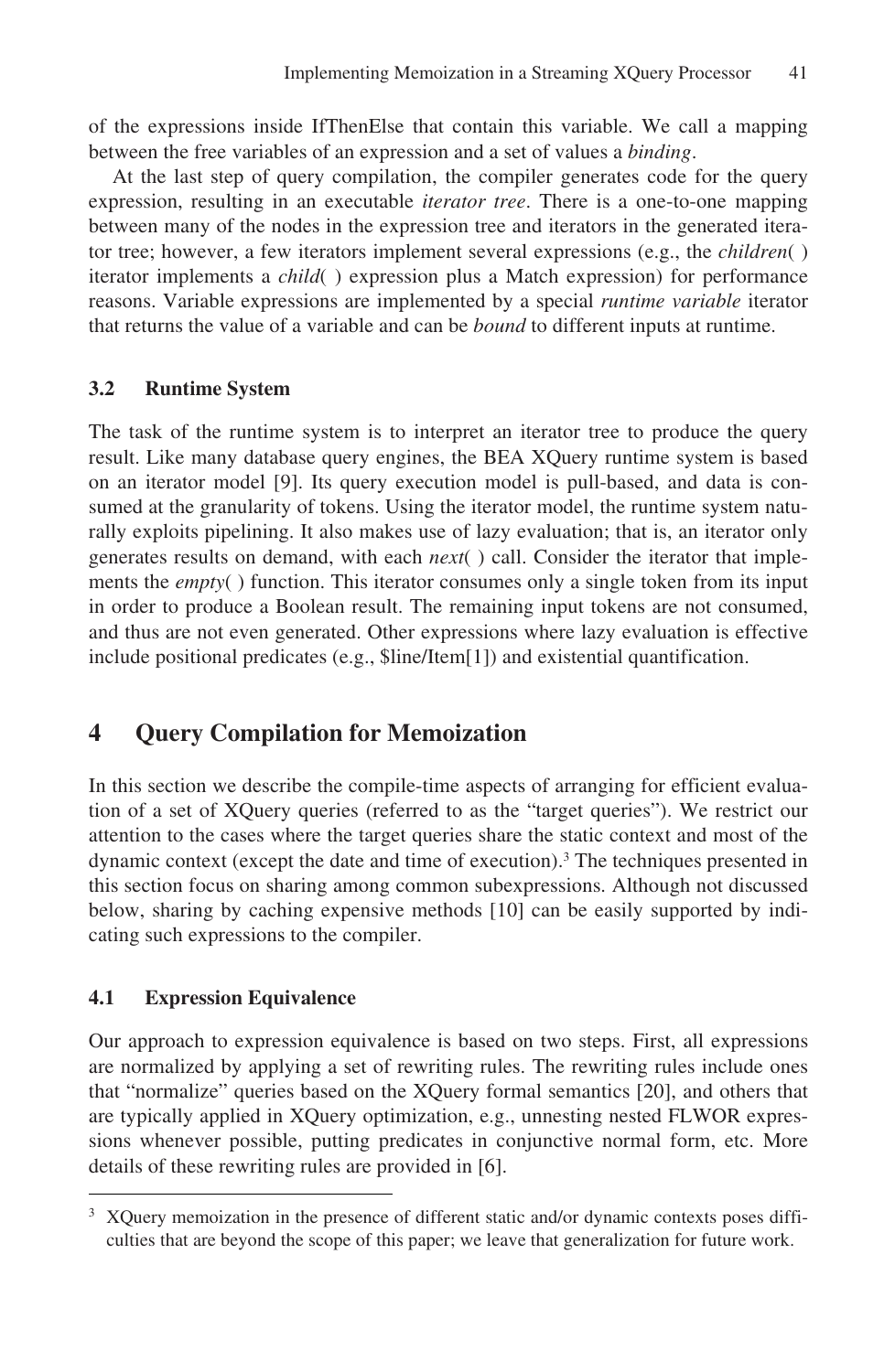The second step searches for syntactical equivalence between expressions. Our approach to determining equivalence is based on the notion of *variable renaming substitutions*. We say that two expressions E1 and E2 are syntactically equivalent via a renaming substitution  $S = \{x_1/y_1, \ldots, x_n/y_n\}$ , if  $\{x_1, \ldots, x_n\}$  are the free variables of E1,  ${y_1, ..., y_n}$  are the free variables of E2, and E1 and E2 are syntactically isomorphic, up to a renaming of (free and bound) variables. For example, the expressions  $(\$x+1)*(\$x-3)$  and  $(\$y+1)*(\$y-3)$  are syntactically equivalent via the renaming substitution {\$x/\$y}.

Given this definition, we develop an algorithm that detects syntactical equivalence between two expressions E1 and E2. If E1 and E2 are syntactically equivalent via the renaming substitution  $S = \{x_1/y_1, \ldots, x_n/y_n\}$ , the algorithm returns *S*, otherwise it returns *null*. In the sequel, we call this algorithm "equals( )".

Given two input expressions E1 and E2, equals( ) iterates on E1 and E2 and their subexpressions from top to bottom, checking recursively at each level for syntactic isomorphism. Obviously two expressions are not (syntactically) equal if they are not of the same kind (e.g., constants, variables, Maps, etc). Moreover, it is clear that the details of the recursive algorithm depend on the kinds of the expressions E1 and E2. XQuery has more than 15 kinds of expressions. While our algorithm handles all of them, for brevity, here we describe only three:

*Constant expressions*. If E1 and E2 are both constant expressions, then they are equal via a renaming substitution *S iff* the given constants are equivalent via the data equivalence Definition 1 given in Section 2.

*FirstOrder expressions.* If E1 and E2 are both FirstOrder Expressions, then they are equal via the renaming substitution *S iff* they have the same operator and the same number of children subexpressions, and the children subexpressions are pairwise equal via the same substitution *S*.

*Map expressions*. Assume that both E1 and E2 are Map expressions of the form:

E1= *for* \$var1 *in* expr1 *return* expr2

E2= *for* \$var2 *in* expr3 *return* expr4

First, the algorithm will test the structural equivalence of exp1 and expr3. If this succeeds with renaming substitution *S* then the algorithm continues; otherwise it fails. In the positive case, the renaming {\$var1/\$var2} is added to the current renaming substitution *S* and the algorithm will continue by testing the structural equivalence of expr3 and expr4 via the new *S*. In case the test succeeds and an augmented substitution *S* is returned, the end result of the test is the substitution *S without* the renaming of the internal variables {\$var1/\$var2}. Otherwise the test fails.

Note that the complexity of the structural test equals( ) is linear in the size of the input expressions. Given that the potentially interesting expressions for sharing among the target queries include *all* the subexpressions of these queries, the structural test needs to be applied to all possible pairs in the Cartesian product of the subexpressions of the target queries, yielding a very expensive algorithm. Next, we describe the technique used in our implementation to avoid this exponential complexity.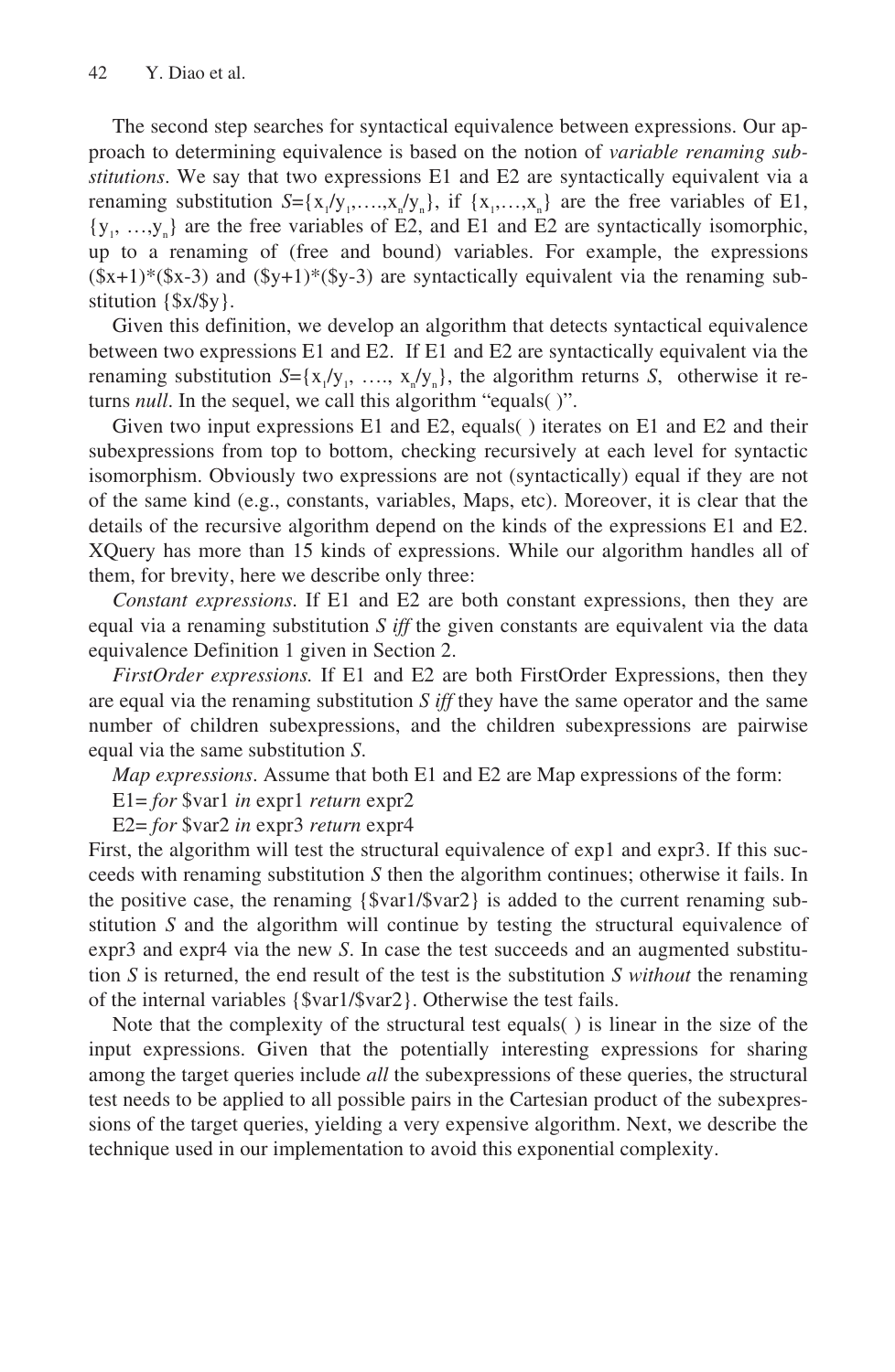#### **4.2 Applying the Algorithm**

Identifying common subexpressions is implemented as an additional step taken by the compiler after query parsing, normalization and optimization, but before code generation. In this step, the compiler iterates over the target queries and identifies common subexpressions both inside each query and between this query and earlier queries.

For each query, the compiler performs a depth first search in the query expression tree to identify the *maximal shareable subexpressions*: For each subexpression encountered that is not a constant or a variable, the compiler performs three tasks: (1) Apply *hashing* on the subexpression, ignoring all the variable names, and use the hashing result to probe the in-memory storage of all distinct subexpressions, each of which serves as a representative of an equivalence class. (2) If representatives with the same hashing result exist, for each of them call equals( ) on the representative and the subexpression in hand. (3) If any representative is equivalent to the subexpression, apply *heuristics* to filter out uninteresting cases of common subexpressions (such as inexpensive operations, e.g., a simple addition, and expressions that are not very expensive but could return large results e.g., a child path expression with wildcards). If a representative passes all these tests, the compiler determines that the representative matches the subexpression, and stops further traversal into this subexpression. Otherwise, it updates the storage of equivalence classes with the unmatched subexpression and continues the search in the children of this subexpression.

As an example, consider query Q1 from Section 3 together with Q2 given below.

**Query Q2**: *for* \$item *in* \$doc/Order/OrderLine *where xs:integer*(*data*(\$item/BuyersID)) *eq* 8 *return* <LineItem> {\$item/Item/ID} </LineItem>

After query Q2 is parsed, normalized, and optimized, it is represented by an expression tree similar to that in Fig. 3-1 except for the *if* expression (i.e., the leftmost branch of *IfThenElse*). Table 1 shows the results of the compilation actions applied to the expression tree of Q2 for identifying maximal shareable subexpressions after all subexpressions of Q1 have been processed. The rows contain the subexpressions considered in order of the depth first search. As Table 1 shows, Map is filtered by the first step of hashing because it contains a different path expression and a different constant in its *if* expression. Match:OrderLine and NodeConstr are the two maximal common expressions identified. Note that although FO:children and FO:( ) are equivalent via equals( ), they are filtered by our heuristics as being uninteresting sharing cases.

The implementation of code generation is also modified to take into account the identified common subexpressions. The compiler again iterates over the query set in the same order. For each query, code generation proceeds recursively in the expression tree as before, except for common subexpressions. For the instances of a common subexpression, a *CacheIterator* (which will be described in detail in the next section) is created for each instance, but all such CacheIterators point to the same memo table, which is where the results of memoization are cached at runtime.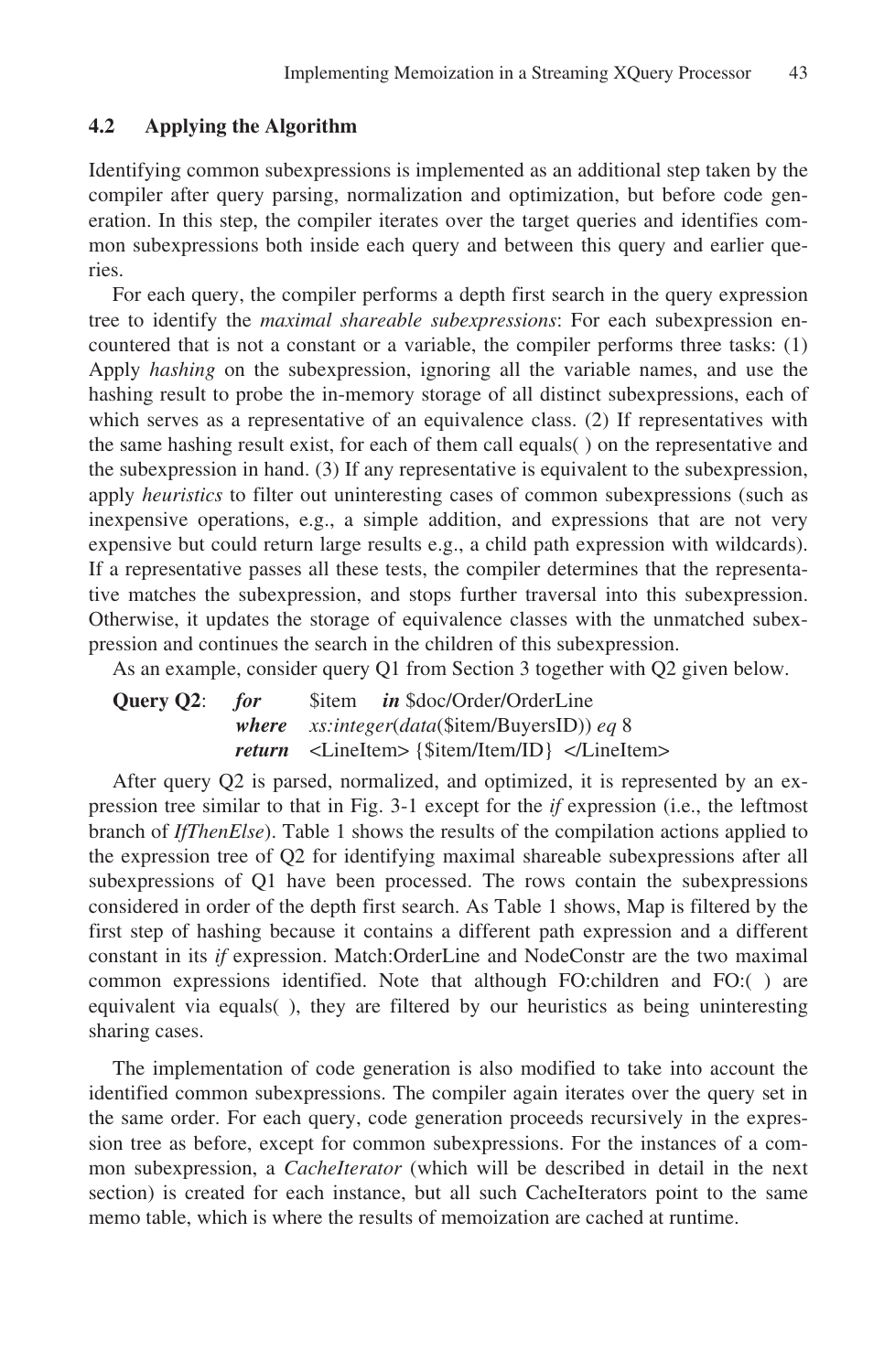| Expression        | $(1)$ hashing  | $(2)$ equals | (3) heuristics |
|-------------------|----------------|--------------|----------------|
| Map               | N <sub>o</sub> |              |                |
| Match:OrderLine   | Yes            | Yes          | Yes            |
| <b>IfThenElse</b> | N <sub>0</sub> |              |                |
| FO:eq             | N <sub>0</sub> |              |                |
| Cast:integer      | N <sub>0</sub> |              |                |
| FO:data           | N <sub>o</sub> |              |                |
| Match:SellersID   | N <sub>o</sub> |              |                |
| FO:children       | Yes            | Yes          | N <sub>o</sub> |
| NodeConstr        | Yes            | Yes          | Yes            |
| $FO:$ ( )         | Yes            | Yes          | N <sub>o</sub> |

**Table 1.** Identifying Common Subexpressions between Q1 and Q2



**Fig. 4-1.** Iterator trees of two queries containing common subexpressions

Fig. 4-1 shows the iterator trees generated for Q1 and Q2. The two queries have separate iterator trees. The structure of each iterator tree is similar to the expression tree (revisit Fig. 3-1), with abstract expressions replaced by specific iterators and some optimizations of the structure (e.g., merging *Match* and *children*). Moreover, instances of a common subexpression identified previously (as shown in Table 1) are wrapped by different *CacheIterator*s that point to the same memo table.

## **5 Query Execution for Memoization**

Having presented the compile-time aspects of our solution, we now describe the extensions required for the runtime system. These extensions are encapsulated into a new iterator called *CacheIterator*. The key data structure used by the CacheIterator is the memo table, which maps from the set of XQuery data model instances bound to the free variables of an expression to the computed/cached result of that expression. The main challenges in the memo table implementation, addressed here, stem from the inherent tension between memoization and streaming XQuery processing.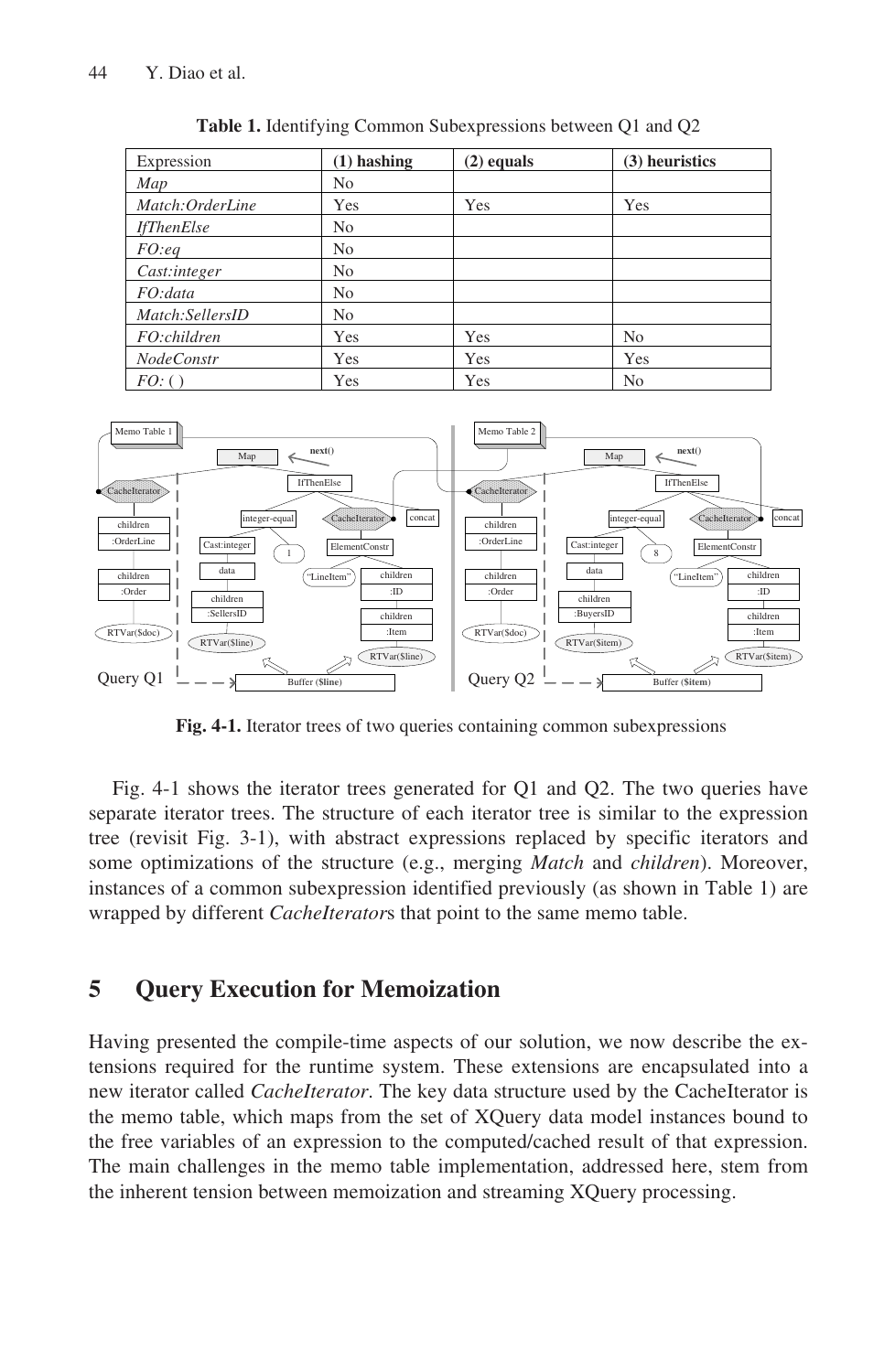The first challenge is to obtain the "identity" of the bindings of the free variables, so that this identity can then be used as a key to probe the memo table. If the binding of a free variable is a sequence of items, the entire sequence needs to be read before the identity can be computed and any result produced, which unfortunately breaks pipelining. In addition, with lazy evaluation, the binding of a free variable which is provided by a subexpression may not yet be evaluated at the point when this key is needed. How to perform memo table lookup in the face of these conflicts is crucial for computation reuse without losing the performance benefits of stream-based processing. Our solution to this is presented in Section 5.1.

The second challenge relates to the output. Recall that a very lazy mode of execution is used for XQuery processing. That is, the result of an expression is produced token by token, upon request, rather than in its entirety. Result caching, however, works best if the whole result is pre-computed because it is unknown how many tokens of the result are to be consumed by the different consumers. We refer to the kind of caching that pre-computes the entire result as *Complete Caching.* In contrast, *Partial Caching* does not pre-compute entire results; it caches those parts of the results that have been requested by the consumers. Partial Caching is favorable from a performance perspective, but it is more difficult to integrate into a stream-based XQuery processor. These two caching schemes are described in more detail in Section 5.2.

#### **5.1 Memo Table Lookup**

The purpose of a memo table is to map the values of the free variables of a common subexpression to a (completely or partially) cached result. To this end, the memo table is implemented as a hierarchy of hash tables. Each level in this hierarchy corresponds to one free variable and is probed using the value of that free variable. Probing a memo table with a set of values bound to the free variables results in either a reference to the cached result (i.e., a memo table hit) or a *null* pointer (i.e., a memo table miss).

In order to probe the memo table and to record new entries in the memo table in the event of lookup misses, it is crucial to know the values of the free variables. As stated at the beginning of this section, a naïve implementation of memo table lookup could break lazy evaluation and pipelined processing of these values, thus adversely affecting the performance. At this point, we place an important restriction on the notion of data equivalence used for memo table lookup: we disregard condition (d) in Definition 1 (given in Section 2) for establishing equivalence between sequences of items. In other words, we only cache results of an expression if the type of each free variable of this expression is either an atomic type (e.g., integer or date) or a node (e.g., element or document). We do not cache results if the type of a free variable is a sequence of items. Our implementation of this restriction is based on type checking on free variables at compile time.

The issue with lazy evaluation still exists even with this restriction. The value of a free variable can contain an arbitrarily large number of tokens (e.g., for a document), which might be produced by another complex expression that we wish to evaluate lazily. Fortunately, this restriction does enable us to probe the memo table by only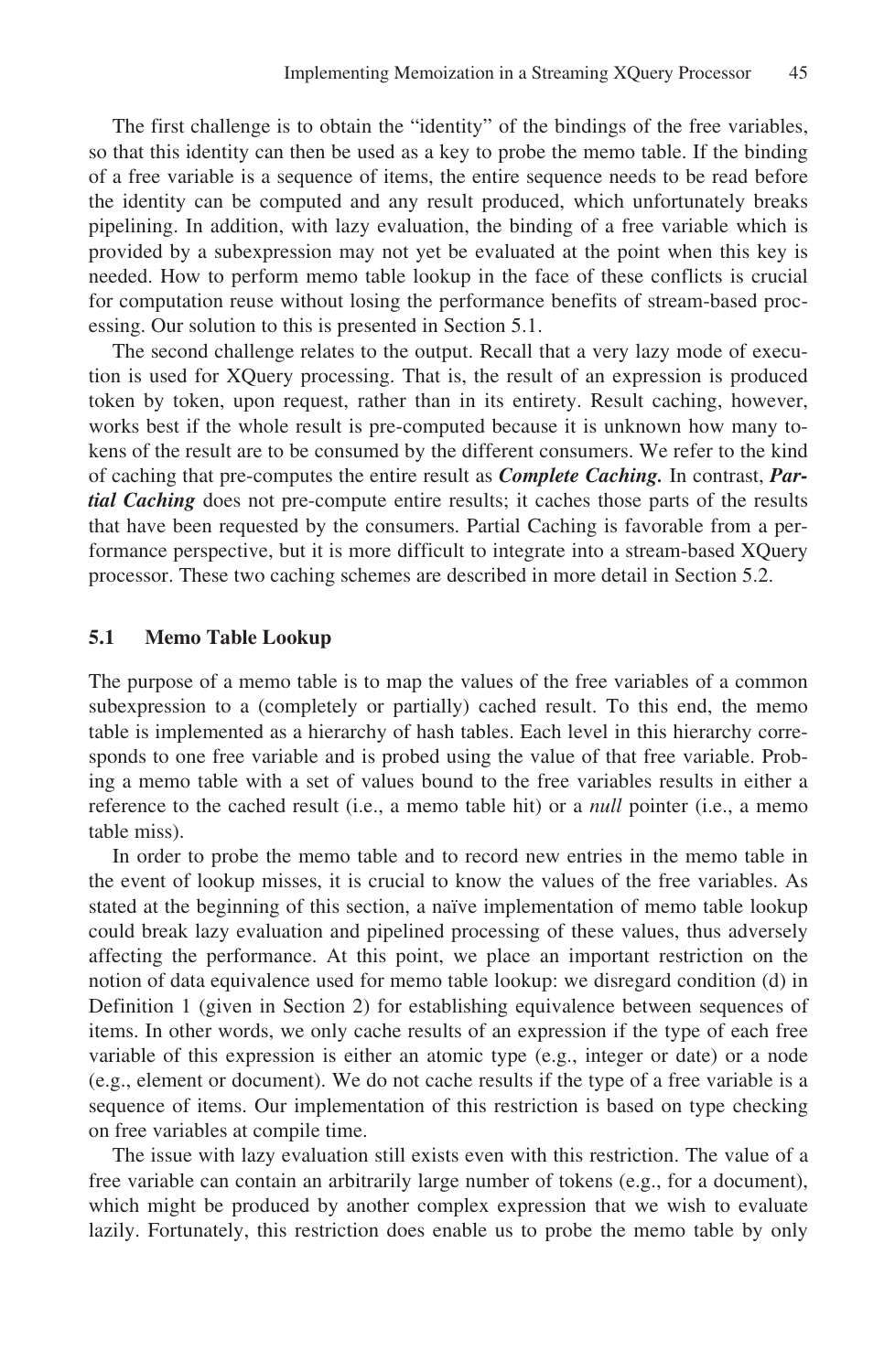looking at the first token of the value of each free variable. If the type of the free variable is a node, the first token will contain the *id* of the node and we can use this id to probe the memo table. If the type of free variable is an atomic type, instead, we can extract the whole value from the first token and use that to probe the memo table.

#### **5.2 Result Caching**

Implementing complete result caching is easy, once the memo table lookup issue has been solved. The queries that contain a common subexpression each instantiate a CacheIterator for this common subexpression. The CacheIterators of those queries, however, share the same memo table. This memo table is used in the following way: For each binding of the free variables, the memo table is probed as described before. If the result has been cached, the CacheIterator returns it token by token (whenever its *next*() method is called) from the cached result. If the memo table lookup fails, the common subexpression is fully evaluated using the current binding, the entire result is cached, and the memo table is updated with the (binding, result) pair. The next time when the common subexpression needs to be evaluated with the same binding of the free variables (within the same query or for another query), the stored result is reused.

Complete Caching is simple, but it computes the entire result of a common subexpression which may never be needed. For performance reasons, we would like to compute the results of a common subexpression just as lazily as in other situations; that is, results stored in the memo table are generated only when they are needed by the consumers. This gives rise to the idea of Partial Caching that is able to cache partial results across queries and compute additional parts of the results later, if needed.

To implement Partial Caching, we need to keep the iterator tree of the common subexpression in addition to the partial results. We will use this iterator tree when additional results are needed which have not been produced yet. Furthermore, we must preserve the state of all iterators in the iterator tree, in particular, the bindings of the iterators that represent the free variables in the iterator tree. In general, preserving such states across queries can be costly and may involve further materialization.

We currently focus on a special case, for which preserving the state is relatively simple; that is, the common subexpression is *resumable*. An expression is resumable if its free variables are bound only once in one invocation of the query execution. This condition can be checked at compile time based on the static types of the expressions that compute the values of the free variables. Common examples of such expressions occur in web services where path expressions are prefixed with an external variable that will be bound to each incoming message. For a resumable expression, we simply store the iterator tree together with the partial results in the memo table and use the iterator tree whenever additional results need to be produced (with guaranteed correct state of the iterator tree). Finally, some support is also provided to prevent a query from closing its iterator tree that has been stored in a memo table at the end of its processing. Details are omitted here due to space constraints.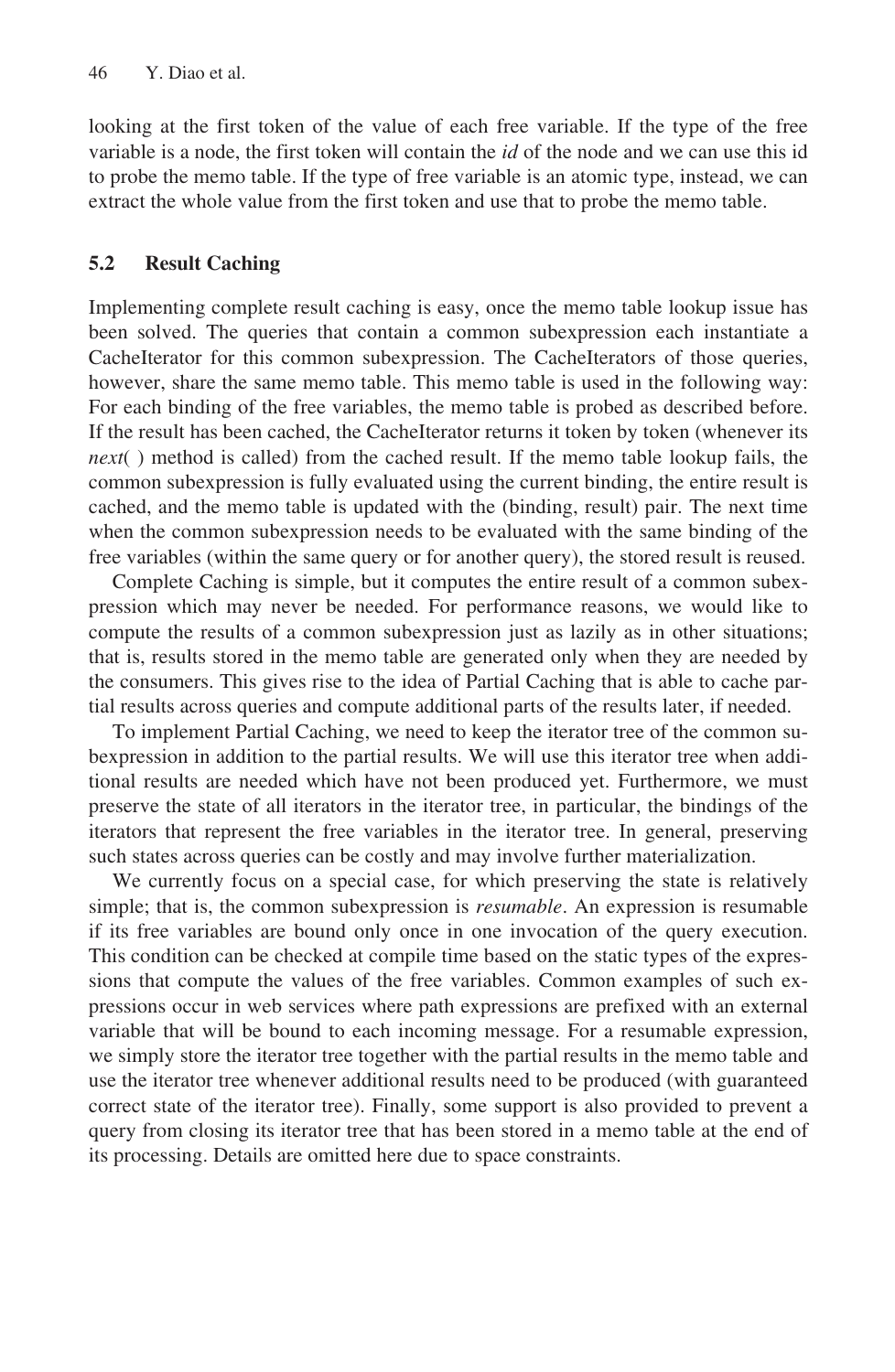### **6 Performance Evaluation**

We have implemented our techniques for shared XQuery processing in a Java-based prototype system extending the BEA XQuery processor. In this section we evaluate the effectiveness of these techniques in the context of message brokering, where queries are executed over XML message payloads (or messages, for short). The workloads are derived from use cases collected from BEA customers. These use cases demonstrate common ways of using XQuery in practice.

Starting from these use cases, we created a set of workload queries based on the Purchase Order schema from the Universal Business Language (UBL) library [15]. We also created purchase order messages using a tool based on the AlphaWorks XML generator [1]. We used a set of 1000 10KB messages in our experiments. The performance metric used is *Query Execution Time*. This is the average time for executing a set of queries on each message from the input set. It does not include the message parsing time. We compared the performance of individual execution of the queries ("no caching") and query execution with memoization ("caching"). Complete caching and partial caching perform the same, if not otherwise stated. All the experiments were performed on a Pentium III 850 Mhz processor with 768MB memory running Sun JVM 1.4.2 on Linux 2.4. The JVM maximum allocation pool was set to 500 MB. All data structures including the memo tables fit in the 500 MB allocation pool.

The first experiment was conducted in the context of subscriptions using parameterized queries, which is a common way that service instances subscribe to a message broker. The parameterized query that we used is provided below:

*for* \$price *in* \$doc/Order/OrderLine/Item/BasePrice/PriceAmount

*where float*(*data*(\$price)) *lt* \$value

*return* \$price

Thirty queries (i.e., subscriptions) were generated from this template. To obtain different degrees of query similarity, we varied the number of distinct values that the variable \$value can take, called the *domain size*, from 1 to 30. For a given domain size *n*, the values between 1 and *n* were evenly distributed in the thirty queries.

The results are shown in Fig. 6-1. It is clear that memoization provides huge benefits for this workload. When all thirty queries use the same value, "caching" achieves a 10.7x performance gain. As the domain size increases, its performance benefit decreases slowly, obtaining a factor of 3.3 when every query uses a distinct value.

The next experiment focuses on the use case of message transformation for subscribers. In this case, the message broker provides a function called summarizeOrder-Line (not shown here) for summarizing the line items of interest to each subscriber. An example subscription query is illustrated below.

*for* \$line *in* \$doc/Order/OrderLine

*where xs:integer*(*data*(\$line/Item/ID)) *ge* 1 *and xs:integer*(*data*(\$line/Item/ID)) *le* 20 *return* summarizeOrderLine (\$doc, \$line)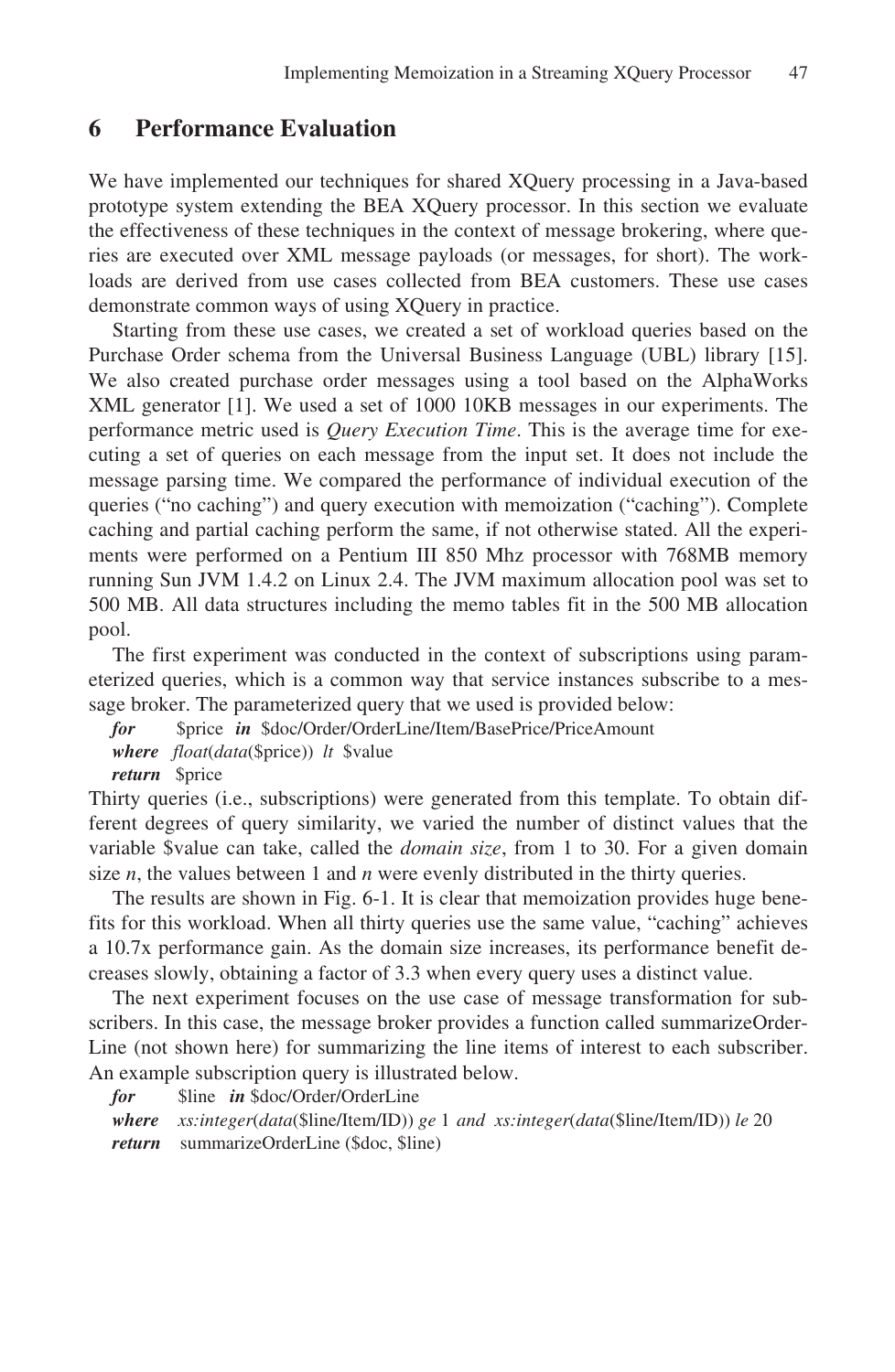

**Fig. 6-1.** Vary the number of distinct values used for the parameterized query



 **Fig. 6-2.** Vary the selectivity of the union of the query predicates

In this test, we used five queries similar to the query above and fixed their selectivity to 20% each using a range predicate on the ID of line items. We varied the overlap among queries by changing the constants in the range predicates so that the selectivity of the union of the 5 predicates varied from 100% (no overlap) to 20% (full overlap).

With query overlap, the same *OrderLine* may satisfy multiple predicates, and memoization over the function summarizeOrderLine( ) can avoid redundant work among queries. This type of sharing, however, cannot be captured by the traditional plan-level sharing approach of the relational world [17]. Here, plan sharing is equivalent to individual execution of queries. The results of this experiment are shown in Fig. 6-2. It can be seen that as the overlap among queries increases, the performance of "caching" improves remarkably but that of "no caching" (or plan sharing) does not.

We also conducted experiments to evaluate the effectiveness of our approach for web services calls and message routing using path expressions, and to compare complete and partial caching for workloads where lazy evaluation is crucial. The results of these experiments show that significant overall performance gains are available.

### **7 Related Work**

Our work is related to a number of areas in the databases and functional programming communities. We attempt to provide a rough overview of related work here.

Query execution techniques based on sorting or hashing have been used to eliminate redundant computation of expensive methods [10]. For SQL trigger execution, algorithms have been developed to extract invariant subqueries from triggers' condition and action [8]. These techniques used in the relational setting are related to ours for XQuery processing in the case of single expression, multiple bindings.

In the pioneering work on multi-query optimization [17], the problem of *MQO* is formulated as "merging" local access plans of a set of queries into a global plan with reduced execution cost. Along this line, advanced algorithms have been proposed to approximate the optimal global plan [4, 16]. Our work addresses XQuery--a much richer language--and uses different techniques for identifying common subexpres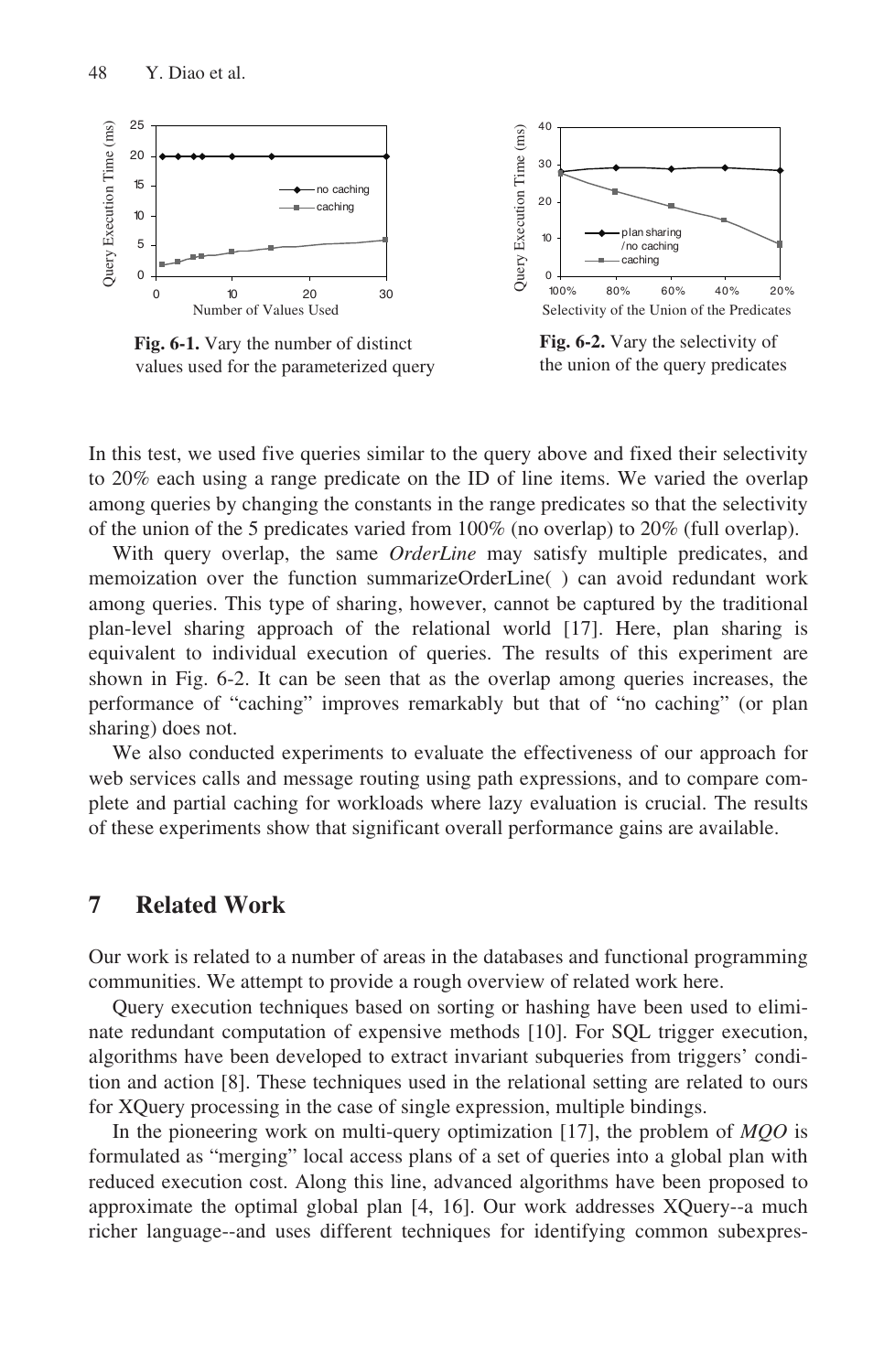sions. Moreover, as our results show, our work provides finer-grained (i.e., bindingbased) sharing of intermediate results than merging relational-style access plans.

There has been a large body of work on materialized views, which *precompute*s the views used by a set of queries and stores the results to speed up query processing [7]. In contrast, our techniques consider expressions with parameters, and cache and recover expression results "on the fly" while running a set of queries. View selection [1, 3, 14] decides what subqueries to materialize based on cost models and/or reliable statistics, similar in spirit to our technique of selecting interesting shareable computations. Using partial result caching, our approach has the advantage of avoiding unnecessary materialization over the cached computations.

XQuery memoization differs from memoization in functional programming [11, 12] in two aspects. First, instead of named functions, the memoization target for XQuery is expressions, making effective detection of shareable expressions critical. Second, while memoization in functional programming is usually based on a simple "values in, value out" execution model, our approach is realized in a complex processing model that produces results lazily and pipelines them to the extent possible.

#### **8 Conclusions**

In this paper, we described a memoization-based approach to sharing in XQuery processing. We first provided an analysis of data and expression equivalence for XQuery memoization. We then addressed issues related to efficient implementation. We developed a number of query compilation techniques to identify interesting shareable expressions, and extended a pipelined runtime system with efficient memo table lookup and different caching schemes. All of these techniques have been implemented in the context of a commercial XQuery processor and their effectiveness was demonstrated using query workloads derived from the common uses of XQuery in practice.

While our results are promising, we view this as a first step towards solving the problem of efficient sharing in XQuery processing. There are many interesting and important problems to be addressed in our future work. First, as data and expression equivalence is crucial to the applicability of memoization, a thorough analysis in the context of the full XQuery language will be a main focus of our work. Second, we will consider normalization rules that rewrite queries especially to enable memoization. Such rewriting is aimed at turning variables of an expression from node-based to value-based, thus expanding the opportunities for reusing the computed results. Third, a complete solution to partial result caching that supports lazy evaluation requires further investigation. Finally, due to the diverse characteristics of shareable expressions, selective memoization is key to the performance of memoization. We plan to extend the set of compile-time heuristics and develop runtime adaptability to select those shareable expressions beneficial from the cost point of view.